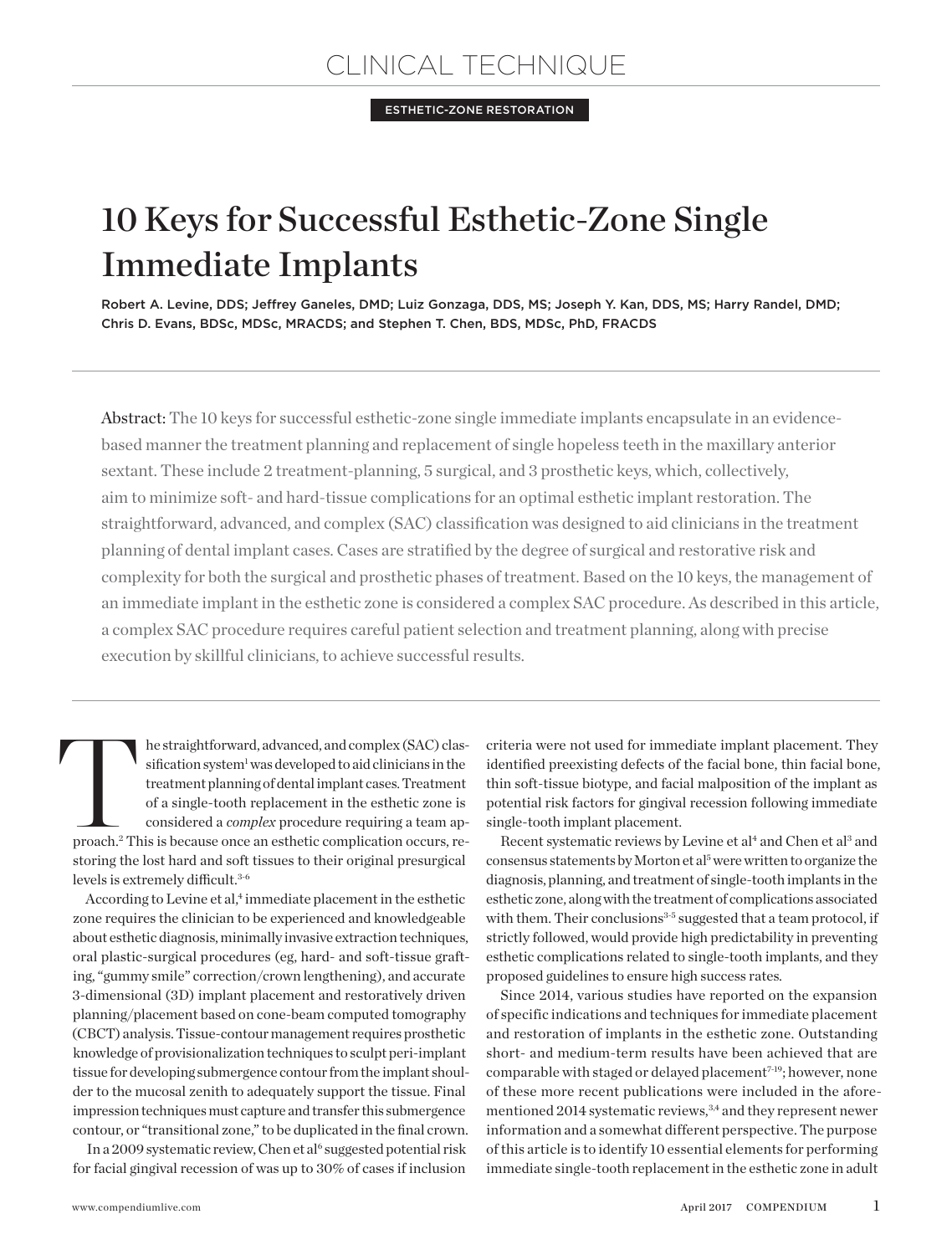



Fig 1. Presentation of a healthy 27-year-old male after a hockey injury and horizontal fracture of tooth No. 8. Fig 2. At presentation, protracted view showed composite resin used by a previous dentist to replace the fractured crown. Fig 3. Presentation of nonrestorable horizontal root fracture No. 8.

patients with long-term, successful outcomes. This treatment procedure is defined as *complex* under the SAC classification and requires careful patient selection and treatment planning, as well as precise execution by skillful clinicians, to achieve successful results.

## 10 Keys Defined

The 10 keys are as follows:

1. *Esthetic risk assessment (ERA)*. Each patient's case is reviewed so his or her specific esthetic risk criteria for immediate placement in the esthetic zone can be determined.

2. *Tomographic plan*. CBCT analysis and a restorative-driven treatment plan are performed to assess adequate buccal bony-wall thickness and determine the sagittal root position (SRP) of the tooth, the alveolar form, and the planned implant position.

3. *Minimally traumatic tooth extraction*. Extraction is performed without flap reflection (if possible) with evaluation of the status of the buccal plate.

4. *3D implant placement in good available bone both apically and palatally along the palatal wall*. This will help assure a, preferably, screw-retained provisional and final restoration. Ideally, an anatomically correct surgical guide template (ACSGT) is used.

5. *Use of a narrower (3.3 mm to 4.3 mm) implant versus a widerdiameter (4.5 mm or greater) implant*. A narrower implant will assure at least a 2-mm- to 3-mm-buccal gap adjacent to the intact buccal socket wall. This can be preplanned with a careful CBCT analysis and an understanding of the restorative-driven plan.

6. *Buccal gap bone graft*. A low-substitution mineralized bone material (deproteinated bovine bone mineral [DBBM] or freezedried bone allograft [FDBA]) is used to bone-graft the buccal gap.

7. *Facial gingival grafting*. This is done using palatal connective tissue placed in a buccal envelope under the buccal marginal tissue and facial to the intact buccal plate to augment the existing gingiva so that it is thick.

8. *Immediate contour management of the emergence profile from the implant*. The goal is to preserve the soft-tissue and transitionzone contours using an anatomically correct or slightly under-contoured emergence profile with either a screw-retained immediate provisional or a customizable healing abutment.

9. *Custom impression coping technique*. Once the team is satisfied with the soft-tissue esthetics developed in the provisional stage, a custom impression coping technique is used to duplicate the transition zone, which is replicated in the final impression and transferred to the laboratory model.

10. *Final restoration with a screw-retained crown*. If direct-screw retention is not possible, stock abutments should be avoided because it is difficult to remove excess cement from deep interproximal margins. An anatomically contoured customized abutment with a titanium implant interface should be fabricated with the final facial cement line no deeper than 1 mm circumferentially. If cemented restorations are needed, radiopaque cement should be used via a minimum cement load technique (ie, copy abutment technique).

## Review of the 10 Keys

#### *1. Esthetic Risk Assessment*

Achieving a long-term esthetic result starts with comprehensive planning prior to surgical intervention and a restorative-driven approach<sup>1-6,20-24</sup> (Figure 1 through Figure 4). A patient's pretreatment implant evaluation in the esthetic zone should include an initial consultation to establish a diagnosis and prognosis based on a comprehensive examination of his or her medical, dental, and compliance history. The patient's periodontal and restorative needs should also be considered. Diagnostic casts and necessary radiographs should include CBCT to evaluate important anatomic landmarks,<sup>25,26</sup> skeletal relationships, and bone availability to aid in careful presurgical planning.

Skeletal dimensional stability, even if determined using serial cephalometric radiographs, is not a guarantee of growth cessation, even in adults. Patients should be informed that, despite using the best available prognostic practices, alveolar growth can recur or continue, and changes in restorations may be required in the future.27 Intraoral and extraoral digital photographs documenting the patient's smile both at rest and in full smile are recommended to determine the lip line in relation to the gingival margins surrounding the tooth to be replaced. The location of the adjacent interproximal papillae should also be documented. These photographs aid in the comprehensive treatment planning of the case and may influence the surgical approach.<sup>1-5,28-31</sup>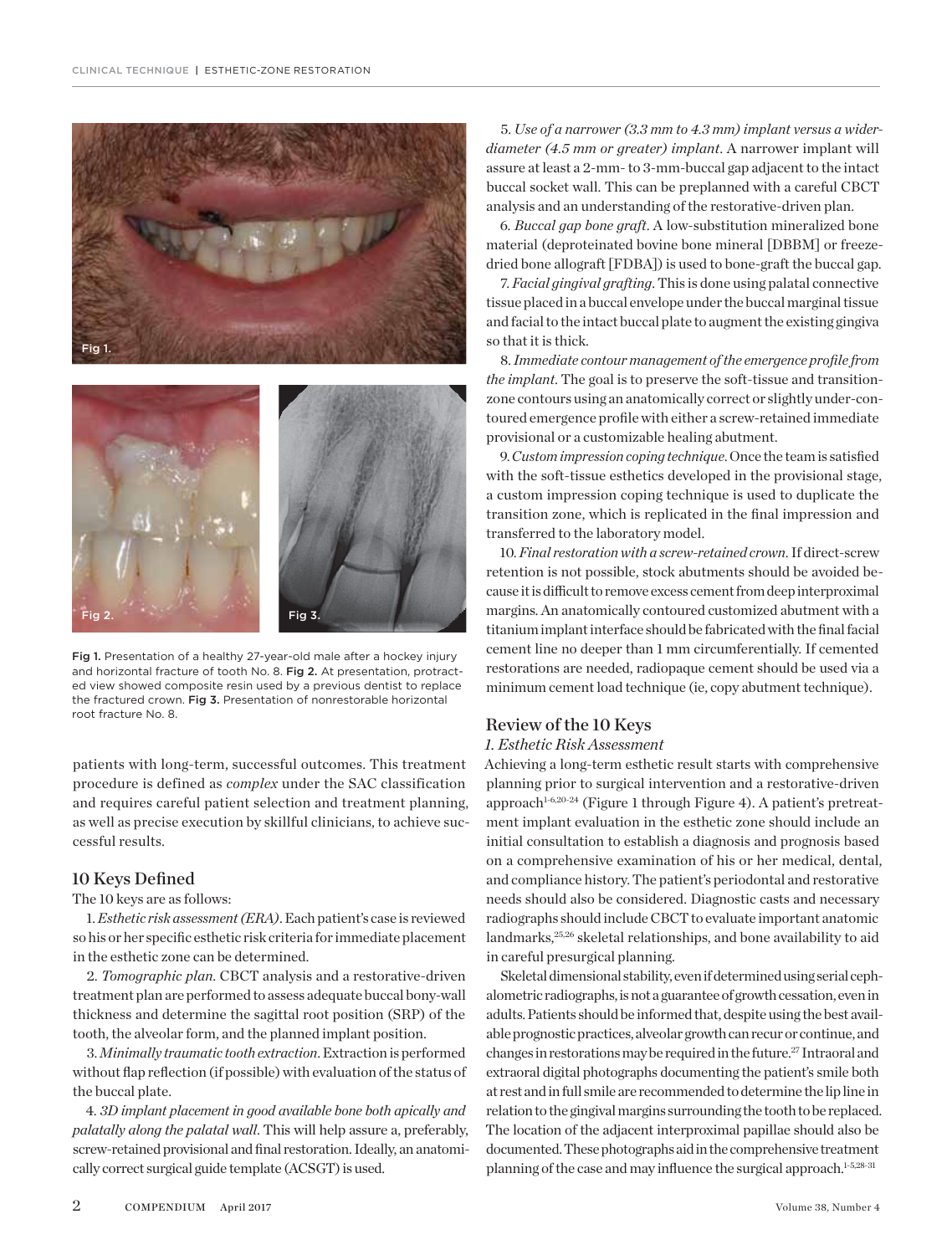During the presurgical evaluation and consultation, the clinician should also review the ERA (Figure 4) with the patient to establish the overall esthetic risk. This considers the patient's smile line and esthetic demands, and establishes a comprehensive site analysis of hard- and soft-tissue thickness and width along with the patient's gingival biotype. Per Yoshino et al<sup>8</sup> the gingival biotype is categorized as thin or thick based on visibility of an underlying periodontal probe (SE Probe SD12 Yellow, American Eagle Instruments Inc., am-eagle. com) through the gingival tissues (ie, visible = thin; not visible = thick).

The ERA becomes part of the patient's record along with the documentation of the discussion. The patient's surgical and prosthetic concerns regarding the tooth being replaced and adjacent teeth should be included. Restorative modifiers such as cervical tooth shape, adjacent tooth restorative status, parafunctional status, skeletal and occlusal classification, and overbite/overjet relationship should be evaluated in relation to the proposed treatment. Articulated study casts and/or other digital records should be collected to assist with treatment-planning procedures.

## *2. Tomographic Planning*

When placing implants in the esthetic zone, a presurgical CBCT scan provides invaluable information about the site, including the existing buccal plate width, anticipated need for bone grafting, anticipated implant width and length, and SRP (Figure 5). The CBCT information can also help determine if the anticipated implant site will need to be modified with orthodontic therapy or vertical extrusion (forced eruption) for site development.<sup>32</sup> Based on limited studies and a



Fig 5. Pretreatment CBCT scan with preplanning for a screw-retained final crown. Sagittal root position noted as Class 1 (key No. 2).

general consensus among the scientific community, ideally ≥2 mm of buccal bone labial to the healed implant is considered necessary to ensure proper soft-tissue support and to avoid resorption of the buccal bone and gingival recession following restoration.<sup>4,33-35</sup>

A CBCT scan is strongly recommended to evaluate the patient's buccal plate presence, dimension (which may not be visible if it is less than 1 mm thick), and ridge width.<sup>36</sup> CBCT data will aid the team in preplanning the case and assessing the need for soft- and/or hard-tissue augmentation $37,38$  at the time of or prior to implant placement and whether immediate

#### Figure 4

# **Data for the 12 Factors That Contributed to Overall Patient Satisfaction**

| <b>Esthetic Risk Factors</b>            | Low                                         | <b>Medium</b>                           | High                                 |
|-----------------------------------------|---------------------------------------------|-----------------------------------------|--------------------------------------|
| Medical status                          | Healthy patient and<br>intact immune system |                                         | Reduced<br>immune system             |
| Smoking status                          | Nonsmoker                                   | Light smoker <10<br>cigarettes a day    | Heavy smoker >10<br>cigarettes a day |
| Patient's esthetic expectations         | Low                                         | Medium                                  | High                                 |
| Lip line                                | Low                                         | <b>Medium</b>                           | High                                 |
| <b>Gingival biotype</b>                 | Low scalloped<br>Thick                      | Medium scalloped<br><b>Medium thick</b> | High scalloped<br><b>Thin</b>        |
| Shape of tooth crowns                   | Rectangular                                 | <b>Slightly triangular</b>              | Triangular                           |
| Infection at implant site               | None                                        | Chronic                                 | Acute                                |
| Bone level at adjacent teeth            | $\leq$ 5 mm to<br>contact point             | 5.5 mm to 6.5 mm to<br>contact point    | 7 mm to contact point                |
| Restoration status of neighboring teeth | Virgin                                      |                                         | Restored                             |
| Width of edentulous span                | 1 tooth $\geq$ 7 mm                         | 1 tooth $\leq 7$ mm                     | 2 teeth or more                      |
| Soft-tissue anatomy                     | Intact soft tissue                          |                                         | Soft-tissue defects                  |
| Bone anatomy of alveolar crest          | No bone deficiency                          | Horizontal bone deficiency              | Vertical bone deficiency             |

**Fig 4.** Esthetic risk assessment at presentation: Low to medium based on 12 presenting esthetic risk factors (key No. 1).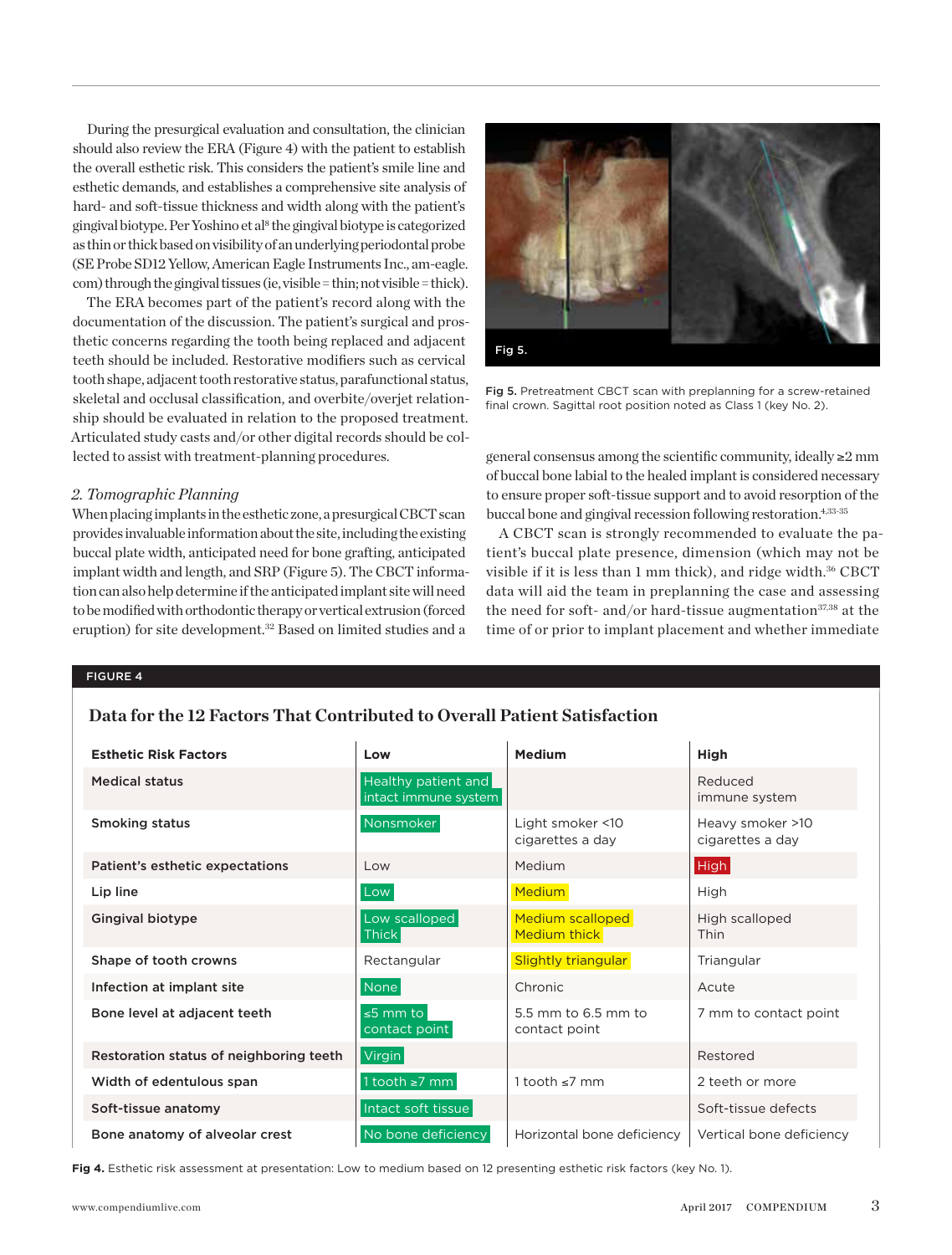





Fig 6. Subgingival and subosseous palatal fracture noted on tooth No. 8. Fig 7. ACSGT used for prosthetically guided implant placement for a screw-retained final restoration after minimally invasive extraction of tooth No. 8 (key Nos. 3 and 4). Fig 8. A bone-level tapered 4.1-mm x 14-mm Roxolid'-SLActive' implant (Straumann) placed along the palatal wall of No. 8 with a buccal gap of 3 mm. The implant was placed apically 4 mm from the buccal aspect of No. 8 on the ACSGT (key Nos. 4 and 5). A 20-Ncm insertion torque dictated that an immediate provisional restoration not be fabricated and a transitional removable partial denture was to be used during early healing.

implant placement with immediate provisionalization can be performed. If the clinician has less than 1 mm of buccal bone facial to the root to be extracted, immediate placement might not be the preferred treatment because of increased risk for future tissue loss and recession. Instead, a lower risk treatment option—early implant placement—may be a consideration; it provides the opportunity for significant buccal augmentation using a staged approach.<sup>38</sup>

In relation to the SRP, Kan et al<sup>36</sup> evaluated CBCT images of 100 patient retrospectively and classified the relationship of the SRP of the maxillary anterior teeth (600 samples) to their respective osseous housings (Class 1 to Class 4 categories). They found 81.1% were Class 1 (the root is positioned against the labial cortical plate: favorable for immediate placement), 6.5% were Class 2 (the root is centered in the middle of the alveolar housing without engaging either the labial or palatal cortical plates at the apical third of the root: technique-sensitive for immediate placement), 0.7% were Class 3 (the root is positioned against the palatal plate: techniquesensitive for immediate placement), and 11.7% were Class 4 (at least two-thirds of the root is engaging both the labial and palatal cortical plates: unfavorable or contraindicated for immediate placement).

A CBCT image is useful to evaluate the integrity of the existing facial bone.38-40 A Class 1 socket (no facial dehiscence or fenestrations) is most likely to have an excellent result without significant hard- or soft-tissue changes after immediate tooth replacement. However, some Class 2 (buccal dehiscence or bone loss) defects can be clinically present without associated gingival recession, which could represent complication risks for future recession.40

Assessing both the CBCT information and clinical parameters helps in developing a restoratively driven treatment plan. The final tooth position needs to be determined such that the planned SRP falls within the proposed tooth position with an emergence profile consistent with the appropriate 3D placement of the implant shoulder to avoid procedural placement errors. In cases in which the SRP and final tooth position cannot be correctly determined and achieved without staged augmentation procedures to develop an appropriate bone site, the immediate placement procedure should not be performed due to the high risk for developing a suboptimal result.<sup>3-5,38</sup>

Immediate implant placement should be considered in selected healthy patients and conducted by highly skilled clinicians with adequate clinical experience and expertise.<sup>6,38,41-44</sup>

## *3. Minimally Traumatic Tooth Extraction*

Minimally invasive surgical techniques, including the use of anterior surgical forceps and elevators and aids to vertically extract a remaining fractured root, are available and highly recommended (Figure 6 and Figure 7). Overheating of the osteotomy site or trauma to adjacent soft-tissue papilla and socket walls should be avoided. If possible, a flapless procedure without any vertical releasing incisions is preferable. In addition, once the tooth is removed and the socket walls degranulated, creating multiple bleeding points in the socket is recommended to promote a more rapid vascularization of the graft material. Piezosurgical devices using copious amounts of sterile solution can be used for sectioning fractured roots and creating fine bleeding points.30,43 Confirmation of an intact buccal and palatal wall is necessary to proceed with immediate implant placement.

## *4. Platform-Switched Implant Along Palatal Wall*

When immediate single-tooth implant placement is anticipated, a platform-switched implant is recommended<sup>8,13-15,38,43</sup> (Figure 7 and Figure 8). Surgical placement should be completed with minimal trauma to the surrounding soft and hard tissues. The implant osteotomy point is directed along the palatal wall using an ACSGT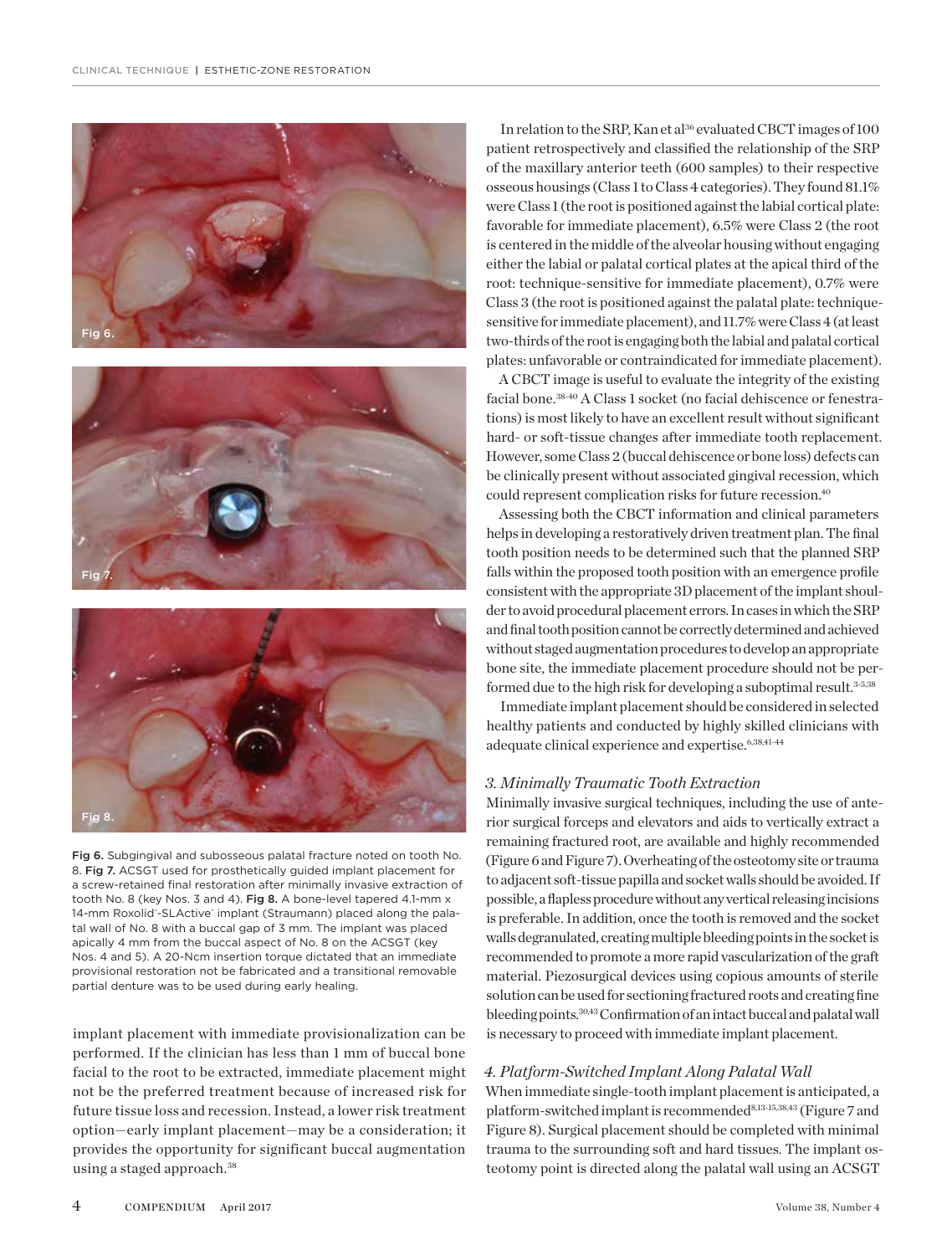to facilitate palatal or cingulum trajectory to enable (if practical) a screw-retained provisional restoration.

The buccal-lingual placement of the implant is critical to the final position of the facial gingival margin. Two studies<sup>45,46</sup> evaluated facial soft-tissue recession and found a strong association between increased recession and a buccal position of the implant. Implants with a facially positioned shoulder showed three times more facial gingival recession than implants with a palatally positioned shoulder. The use of an ACSGT and manufacturer-specific bone profile drills (utilized along the palatal wall) aids the surgeon in maintaining the correct buccolingual position of the implant without the implant migrating facially during insertion.

Implant placement depth should be referenced from the anticipated final midfacial mucosal zenith of the planned final restoration. This will ensure that a gradual prosthetic emergence profile is developed that supports the peri-implant mucosa, is stable long term, and can be cleaned by the patient. If the coronal buccal wall is totally intact, the vertical position of the implant shoulder needs to be 1 mm apical to the buccal osseous crest to compensate for the average of 1 mm crestal loss that is normally seen. If bony undercuts are expected apical to the implant, then a tapered-design implant is recommended to avoid a buccal fenestration, which may be more likely to occur with a straight-walled design.<sup>47,48</sup>

Site preparation is performed using the manufacturer's twist drills with copious irrigation with cold saline and completed employing an index finger for tactile sense along the buccal plate of bone to confirm no buccal vibration or fenestration.<sup>43</sup> With good primary stability as measured by insertion torque greater than 35 Ncm or resonance frequency greater than ~65 RFI and favorable patient conditions and cooperation, an immediate provisional that is out of occlusal contact can be placed. Caution should be taken in placing an immediate provisional in a patient with significant parafunctional habits. Alternatively, a custom-contoured transmucosal healing abutment can be placed, which can be replaced with an esthetic provisional restoration following a conventional healing period of  $2$  to  $3$  months.<sup>7,11</sup>

## *5. Use of Narrower Implant*

Treatment-planning decisions must be made prior to surgery based on CBCT analysis. Buccal bony-wall resorption should be expected following an immediate implant placement. This means that once the implant is inserted into the correct 3-dimensional position along the palatal wall, there should be at least a gap of 2 mm or more facial to the implant to the internal aspect of the buccal wall. This gap, once bone grafted, should be sufficient to prevent future midfacial mucosal recession. (Figure 7 and Figure 8). Often, a reduced-diameter implant affords additional buccal gap room to create a desired 2 mm to 3 mm of space for grafting.<sup>19,49,50</sup> Using a wider-diameter implant (ie, ≥4.5 mm width) can have the negative effect of reducing the gap distance to the buccal plate to less than 2 mm to 3 mm and be responsible for future marginal gingival recession, especially if the implant is placed with buccal angulation.<sup>19,45,46</sup> Reduced-diameter implants have narrower connections and require slightly deeper placement than standard-diameter implants (ie, 4.1 mm) to allow for the added room to create subgingival contours. Use of an ACSGT aids this critical 3D placement.

Smaller-diameter implants have less surface area than standarddiameter implants and may have correspondingly reduced primary stability. This also may contraindicate immediate provisionalization and should be considered in treatment planning.

The principle of using a reduced-diameter (3.3 mm) versus a standard-diameter (4.1 mm) immediately placed implant in conjunction with grafting the buccal gap with deproteinized bovine bone mineral (DBBM) was shown to promote new bone formation, and it enhanced the level of bone-to-implant contact in dogs.<sup>51</sup> Covani et al<sup>52</sup> also showed similar results in a dog model using 3.25-mm implants placed to the lingual. Vertical buccal bone resorption was only 0.05 mm<sup>51</sup> compared to 2.5 mm in a study by Araújo et al<sup>53</sup> in which widerdiameter (4.1 mm) implants were placed.

Chen and Buser<sup>31</sup> suggested preparing the osteotomy palatally and avoiding oversized implants to reduce the risk for adverse esthetic outcomes for implants placed in immediate extraction sites. Rosa et al19 proposed a method for selecting the diameter of immediate implants and guiding the placement position of them based on the buccolingual dimension, with the goal of preserving the buccal bone wall. Using pre- and postoperative CBCT images, the socket buccolingual distance was measured to determine the appropriate implant diameter while considering a 3-mm gap to the buccal wall as the surgical goal. The authors suggested maintaining a 3-mm gap between the buccal bone surface of the implant and buccal bone wall offered predictable results in the stability and vascularization of the buccal plate (using tuberosity autogenous bone graft in the gap). In summary, positioning the implant along the palatal wall and maintaining a buccal gap of 2 mm to 3 mm, and possibly using reduced-diameter implants, may be important factors in reducing the rate of vertical and buccal bone resorption and subsequent facial gingival recession.

## *6. Bone Graft With Low-Substitution Bone Filler*

Clinical studies using an immediate implant protocol (type 1 implant placement)<sup>2,3,6</sup> in the esthetic zone strongly suggest bone augmentation of the buccal gap is necessary to achieve adequate buccal bony contours, assuming the minimum buccal bone width of 2 mm is valid (Figure 9). This approach will help maintain buccal bony-wall stability over time.7-12,15,16,19,30,38,43,45,46,54-56 When the surgeon is considering type 1 (immediate) implant placement the status of the facial bone should be evaluated for any preexisting defects, because this is a major risk factor for future facial mucosal recession.<sup>2-4,38,57</sup> Kan et al<sup>57</sup> studied the treatment of vertical buccal wall defects at the time of type 1 immediate implant placement and immediate provisionalization (IIPP). At 1 year, they observed 1.5 mm or greater of facial mucosal recession in more than one-third of the patients receiving treatment with bone grafting of the buccal wall vertical bony defects. The most facial recession noted in this study was when correspondingly larger facial bone defects were encountered. Notably, the study did not use platform-switched implants or other recommendations from the 10 keys mentioned herein, which may also have contributed to poor results.

Januario et al<sup>58</sup> analyzed 250 CBCT scans and measured the facial-bone thickness in the anterior maxillae at 1 mm, 3 mm, and 5 mm from the bone crest in 250 patients. They found the bone thickness in almost all tooth sites examined was ≤1 mm thick (≤0.6 mm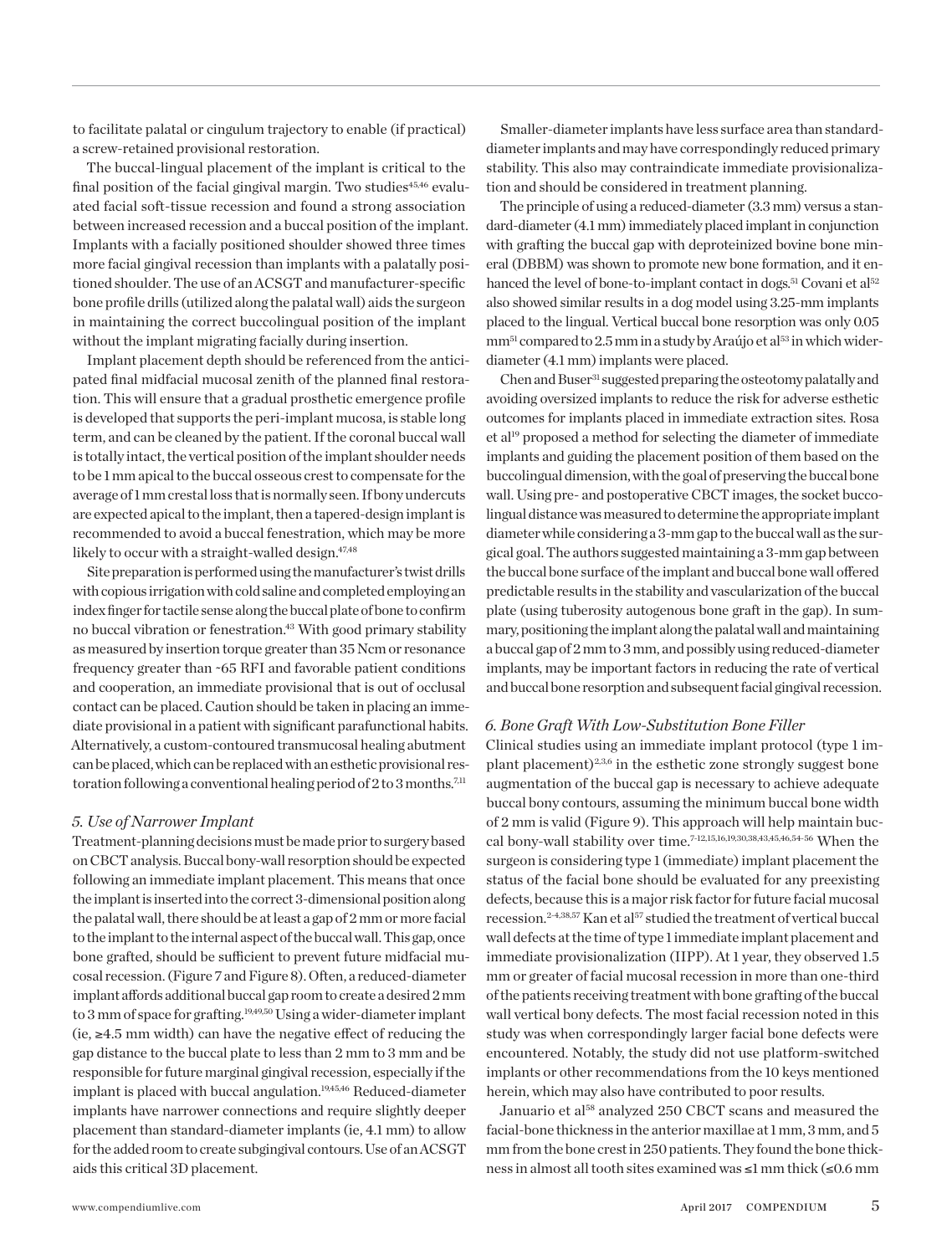



on average). They also noted in almost 50% of sites, the marginal (5 mm) portion of the wall was <0.5 mm wide. Based on these CBCTscan studies, it may be concluded that once a maxillary anterior tooth is gone, not only may the entire marginal buccal bone wall be lost, but an additional 2 mm of the original socket dimension may also disappear during healing.<sup>34,58-60</sup> Kan et al<sup>61</sup> reported ongoing changes in the marginal tissue levels continued to occur up to 8.2 years (mean 4 years) after IIPP without grafting of the buccal gap or use of a subepithelial connective tissue graft (SCTG). In this study, thin biotypes receded three times more than thick biotypes. Four (11%) patients expressed esthetic concerns and were subsequently treated with hard- and soft-tissue grafting procedures to try to improve undesirable esthetic outcomes.

## *7. Palatal SCTG for 'Biotype Conversion'*

The last of the surgical keys is often overlooked. In their IIPP study (mean 4 years) of the esthetic zone without bone grafting the buccal gap or using a SCTG, Kan et al<sup>61</sup> reported significantly greater facial gingival level (FGL) changes in the thin gingival biotype group (–1.50 mm) compared to the thick gingival biotype group (0.56 mm)(Figure 9 and Figure 10). This finding supported the results of 2 previously mentioned studies.<sup>45,46</sup> Facial gingival recession is common after immediate tooth replacement. The

amount of recession is approximately –0.5 mm to –0.8 mm of FGL.45,62,63,64 When SCTG was added to the IIPP protocol, no significant difference was observed in the FGL change at a mean follow-up of 2.15 years between thick (8 patients) and thin (12 patients) gingival biotypes (0.23 mm vs. 0.06 mm, respectively).<sup>65</sup> This may suggest a thin gingival biotype can be converted to a thicker gingival biotype morphologically and behaviorally—thus the term "biotype conversion." The mean mesial and distal marginal bone level changes and the mean FGL changes in this study also showed no significant differences at a mean follow-up of 2.15 years, demonstrating well-preserved peri-implant papilla.<sup>65</sup> This agrees with a study by Fenner et al, $66$  in which cases that received SCTG (baseline facial tissue thickness of <2 mm) had stable papilla height after an observation time of 8 years, whereas the cases that did not obtain SCTG saw a decrease of the papilla between year 1 and year 8.

In a 1-year prospective study in nonesthetic sites in humans, Linkevicius et al<sup>67</sup> found the initial gingival thickness at the alveolar crest may be considered a significant influence on marginal bone stability around implants. If the tissue thickness was 2.5 mm or less, crestal bone loss of up to 1.45 mm occurred within the first year of function, despite a supracrestal position of the implant–abutment interface. They also recommended thickening of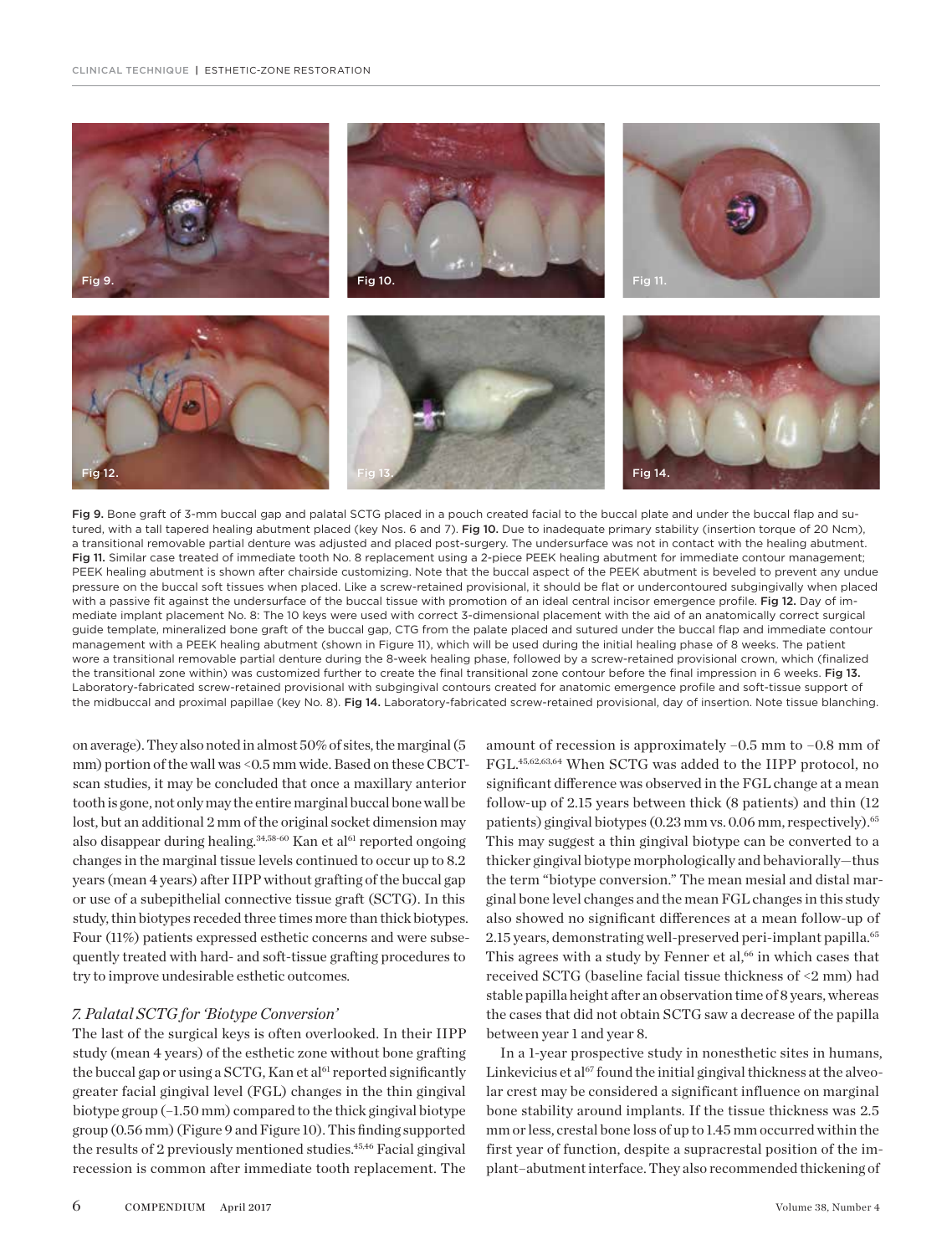thin mucosa before implant placement, converting a thin-tissue biotype into a thicker one.

The results of the study by Linkevicius et  $al^{67}$  are consistent with an animal study by Berglundh et al<sup>68</sup> who reported the correlation of thin tissues with crestal bone loss during biologic width formation if a minimum dimension of the biologic width was not preexisting. Bone resorption would follow to allow for the reformation of the biologic width. Linkevicius et al<sup>69</sup> found that platform switching in a 1-stage implant placement approach does not prevent crestal bone loss if, at the time of implant placement, mucosal tissue is thin (2 mm or less). However, in thick soft tissue (>2 mm), use of a platform-switch implant maintained crestal bone level with minimal remodeling at 1 year. In a 2-stage implant placement approach with a platform switch, Puisys et al<sup>70</sup> found similar results. Thin tissues  $(\leq 2 \text{ mm})$  lost significant crestal bone, whereas thick tissues (>2 mm) or thin tissues augmented with acellular dermal matrix had similar crestal bone maintenance with minimal bone loss at 1 year.

The use of SCTG in conjunction with bone-grafting the implant– socket gap with IIPP in the esthetic zone and 3D placement has been evaluated in several other case studies.<sup>8,71-75</sup> Rungcharassaeng et al74 examined the facial gingival tissue thickness (FGTT) with

IIPP on maxillary anterior teeth with the placement of SCTG  $(n = 31)$  and without SCTG  $(n = 24)$ . In a study by Jung et al,<sup>76</sup> at 1.5 mm of gingival tissue thickness all materials tested (titanium, titanium-ceramic, zirconia-ceramic, and zirconia) caused visible tissue color change. It was determined that 3 mm of gingival thickness was necessary to sufficiently mask all test materials, while with 2-mm-thick gingival tissue, only zirconia did not induce visible color change using spectrophotometric analysis. In the study by Rungcharassaeng et al,<sup>74</sup> patients who did not receive SCTG had a FGTT mean measurement of 1.42 mm, which seemed inadequate to mask any type of underlying restorative material, as Jung et al<sup>76</sup> also noted. The mean for the SCTG cases was significantly greater at 2.61 mm. Rungcharassaeng et al<sup>74</sup> concluded that performing IIPP in conjunction with a connective tissue graft will more likely result in sufficient peri-implant tissue thickness to conceal the underlying implant restorative materials compared to nongrafted sites.

Cosyn et al<sup>77</sup> evaluated immediate screw-retained restorations in 22 patients who presented with thick gingival biotypes (patients with thin biotypes were excluded); the platform-switch concept was used with all implants. All implant–socket gaps were grafted with DBBM. At 3 months, 5 cases demonstrated alveolar process



Fig 15. Four weeks after initial provisional placement, modification of the provisional was completed by adding acrylic midbuccal to further support the tissues (key No. 8). Fig 16. Two weeks later, interproximal papillae looked favorable. Further support of the mesiobuccal was necessary for more tissue support, which was done by adding more acrylic to the provisional (key No. 8). Fig 17. Two months later, final soft-tissue positions, as agreed upon by the team. Buccal and interproximal tissue support was complete (key No. 8). Fig 18. Final transition zone created by the provisional, which will be duplicated in the custom impression coping technique. This developed transition zone will become the "blueprint" for the final crown (key Nos. 8 and 9).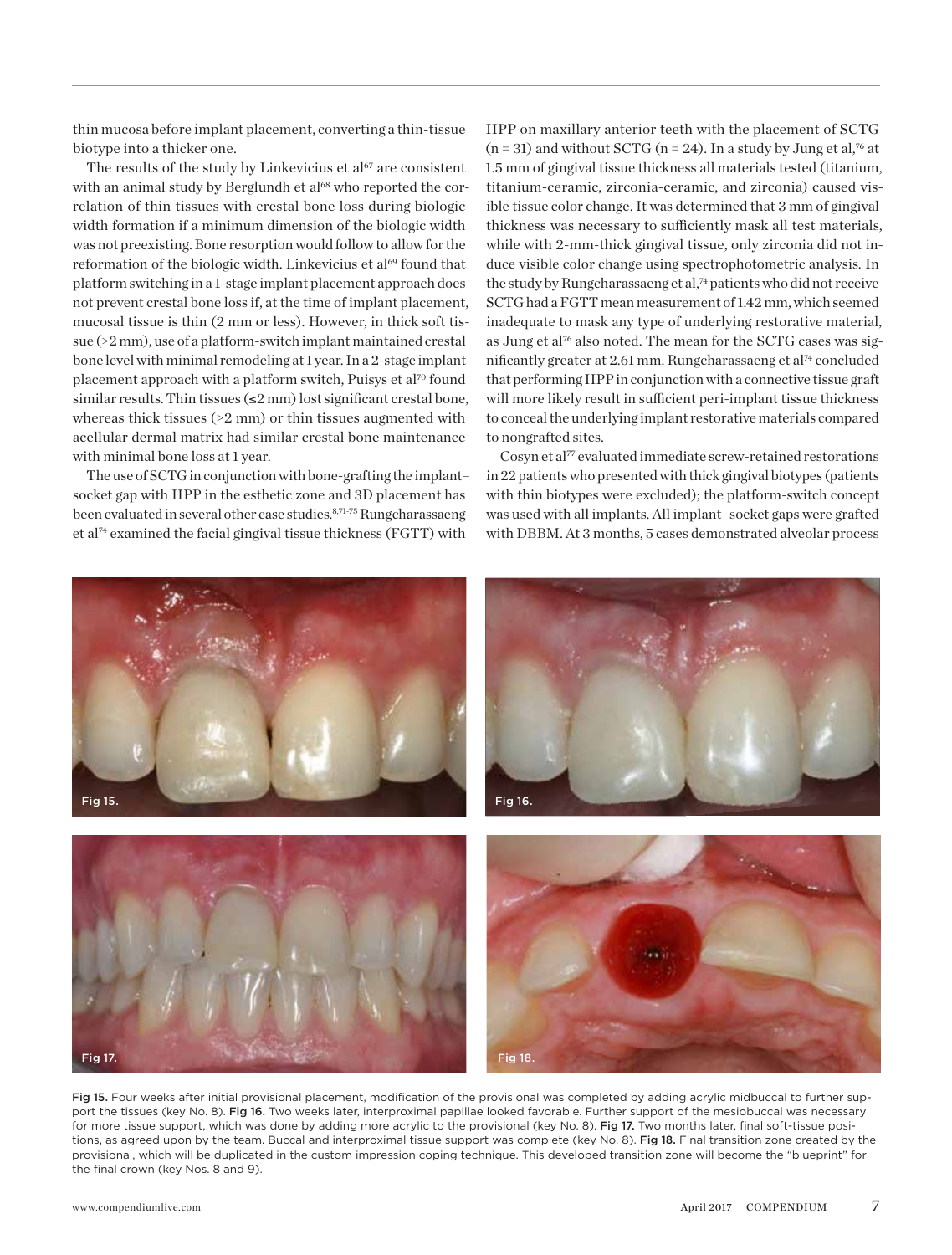remodeling (1 mm or more) and received SCTG using the pouch technique. In addition, 2 cases showed advanced midfacial gingival recession (1.5 mm to 2 mm) and were also grafted with SCTG. Thus, 7 cases (31.8% of cases) were grafted at 3 months because of esthetic complications. SCTG use resulted in a steady improvement of the pink esthetic score (PES) after 3 months. The authors found similar PES post-treatment (PES: 11.86) compared to presurgery (PES: 12.15). They concluded preservation of pink esthetics is possible following immediate tooth replacement; however, to achieve this, SCTG is necessary in about one-third of the patients (who presented with a thick gingival biotype). Similarly, in the study by Chen et al,<sup>45</sup> midfacial mucosa recession of 1 mm to 3 mm was noted in 10 (33%) of 30 sites within the first year.

Several recent clinical studies have shown highly acceptable esthetic outcomes resulting from grafting the buccal gap (freeze-dried cortical bone allograft or DBBM) without the use of SCTG. These sites were managed by preserving the gingival contours at the time of implant placement using a customized contoured healing abutment (polyether-ether-ketone [PEEK]) or a custom-contoured immediate provisional (IIPP) restoration for immediate support of the gingival tissues.7,9-19

To summarize, treatment strategies recommended to reduce the risk for facial mucosal recession when using type 1 implant placement include placing low-substitution bone fillers in the buccal gap, utilizing flapless surgery, using SCTGs, and immediately managing gingival contours at the time of immediate placement.

## *8. Management of Emergence Profile*

Emergence profile management is performed with a flat or undercontoured customized anatomical screw-retained provisional restoration or a customizable PEEK abutment to mold and sculpt the soft tissues (ie, the transition zone) (Figure 11 through Figure 18). This first of the restorative-related keys begins with collecting patient data and treatment planning. After diagnosis, the team confers to generate a plan, which results in fabrication of an ACSGT to ensure correct tridimensional position of the dental implant. This is crucial in developing the transition zone with the provisional restoration.5,7,8,19-21,23,24,29,30,43,44 No clear advantage seems apparent for either screw retention or cement retention of the final restoration. The previously reported high incidence of screw loosening associated with older retention screw materials and external hexagon butt-joint designs has largely been resolved through the use of genuine (original equipment manufacturer) components, which have precise tolerance, control of machined interfaces, or internal connections.78,79 Cement retention can be associated with biologic/infection complications possibly because of operator error in controlling excess cement.<sup>80-88</sup>



Fig 19. Custom impression coping technique: the provisional was attached to the appropriate implant analog and placed (analog first) into the quick-setting VPS material midway up the buccal aspect of the provisional (note midbuccal marking). After setting, the provisional was unscrewed and the appropriate open-tray impression coping inserted. The space is now filled in with flowable composite. This duplicates the transition zone (key No. 9). Fig 20. Final contoured provisional (after 2 modifications) (left) next to the custom impression coping (right), which is an exact replica of the transition zone (key Nos. 8 and 9). Fig 21. Custom impression coping inserted in situ. This will be unscrewed and inserted into the impression after impressions are made (key No. 9). Fig 22. Custom impression coping reinserted into the maxillary impression (key No. 9). Fig 23. Duplicated transition zone on the laboratory model.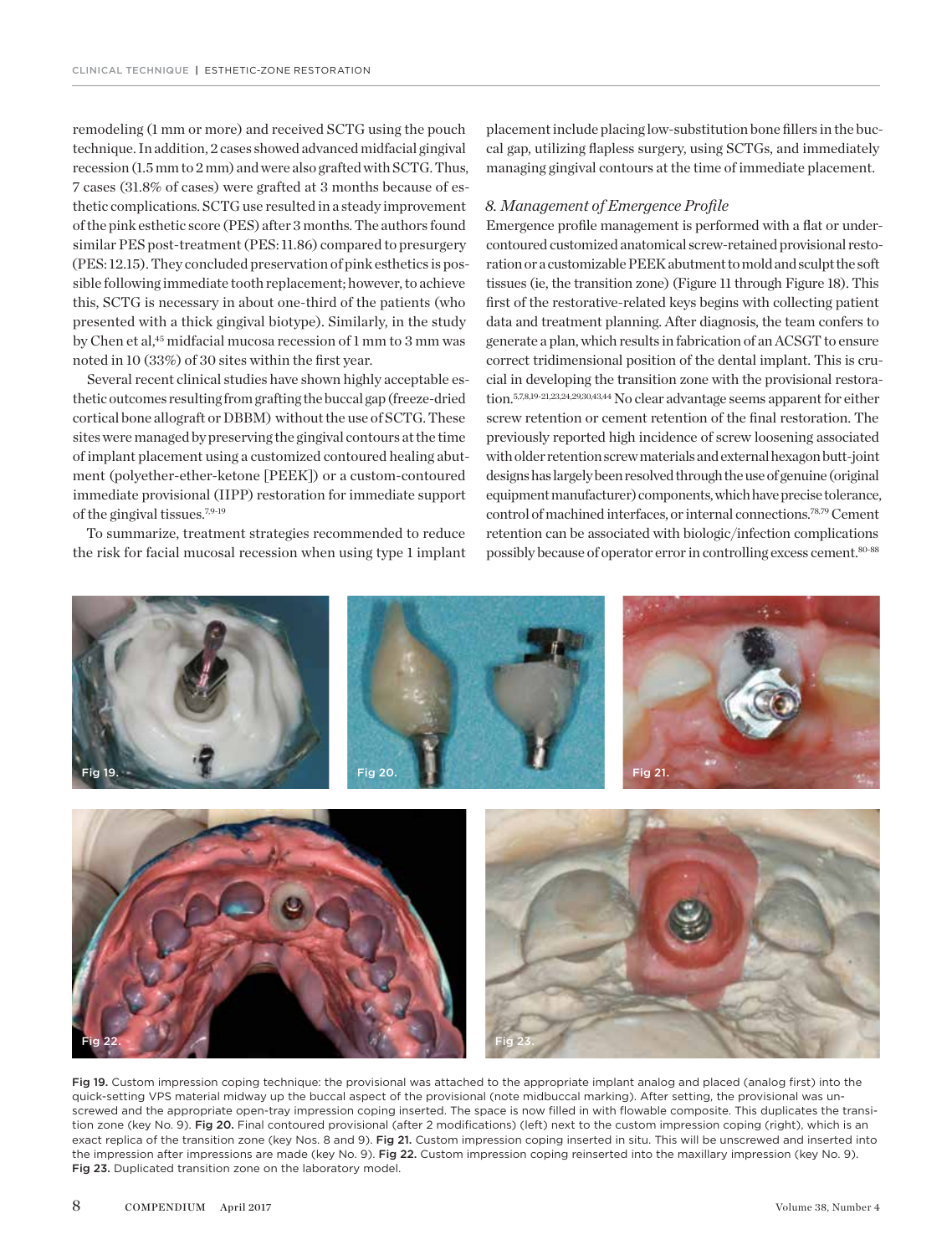

Fig 24. The provisional (top) is the "blueprint" for the final screwretained crown (bottom) (key No. 10). Fig 25. Final case at 1-year post-surgery (key Nos. 1 through 10). The case design: gold-hue milled titanium abutment (ionized). The crown, a layered ceramic, porcelainfused-to-milled zirconia, was a "screw-ment" design that was cemented to the abutment in the laboratory with self-curing resin-based cement (Newtech Dental Laboratories, ndlsmile.com; ceramists: Ruben Duany, MDT, and Amish Shah, MDT). Fig 26. Partial occlusal view shows the convexity of the soft and hard tissues aided by the strict adherence to the 10 keys for excellent final esthetics.

Recommendation of a screw-retained restoration is based, in part, on the risk for excess cement potentially causing complications to adjacent tissues. A screw-retained provisional also facilitates the opportunity to apply pressure against the soft tissue when developing the transition zone during site optimization and tissue conditioning. As previously discussed, soft-tissue thickness around implants is important for long-term esthetic results. The shape of the provisional is fundamental in achieving good esthetics. The facial contour on the implant prosthesis can be quite different from that of a natural tooth. Undercontoured or flat facial design allows the soft tissue to occupy the space without pressure and proliferate coronally. Excessive or undesirable provisional pressure on the facial soft tissue can cause thinning of the mucosa and possible facial recession. The provisional can be adjusted to the correct height of the proposed mucosal margin without causing blanching of the tissue for a prolonged period (empirically 5 minutes). Typically, an immediate provisional will be initially undercontoured, and tissue maturation and shaping can be corrected after several appointments of adjustments (Figure 13 through Figure 18.).

The implant-retained provisional can be fabricated by either a direct method intraorally or an indirect method in the laboratory. With the indirect technique, a presurgical cast is modified after the intraoral index (impression) of the dental implant is made. Different abutment types, including titanium or PEEK, and materials—such as polymethyl-methacrylate (PMMA), bisphenol A-glycidyl methacrylate (bis-GMA), denture teeth, or the patient's previous crown or tooth—can be used for fabrication of the provisional. Based on research, controlling the emergence contour in the esthetic zone has immediate benefits. This is most easily done with a screw-retained, custom-contoured abutment





in unprovisionalized cases (Figure 11 and Figure 12) or a customcontoured, screw-retained provisional (Figure 13 through Figure 18) when restored.

Use of the customized PEEK abutment allows the tissues to begin achieving the desired transition zone shape. This is done prior to insertion of a screw-retained, laboratory-processed provisional 12 weeks later (Figure 13 and Figure 14). This temporary titanium abutment usually needs to be adjusted to improve esthetics by opaquing the grayness of the titanium with a light-cured opaque resin material to prevent darkening the peri-implant mucosa. The provisional is shaped with the correct or undercontoured emergence profile, and the gingival embrasure is designed following the adjacent teeth even if a black triangle is present at insertion. The transition zone can be further modified with the provisional by adding or removing subgingival restorative material and allowing the gingiva to mature. Full papillary height may not be appreciated for several months following provisionalization.

Choquet et al<sup>89</sup> showed when papilla is filling the space between an implant and a natural tooth, the average distance between the gingival portion of the proximal contact and the interproximal bone is approximately 3.8 mm. However, this number is merely an average of the patients in the study, and the papilla can be longer. The gingival embrasure ideally should be opened initially in the provisional to allow for papilla maintenance or regrowth. The provisional should eventually be reevaluated and a decision to close spaces or modify shapes should be considered. A provisional restoration in the esthetic zone may be worn for an extended period. Determining the optimal time to make a final impression for fabrication of the final restoration is a clinical decision, as interproximal tissues can continue to mature and increase in height for 1 year or longer.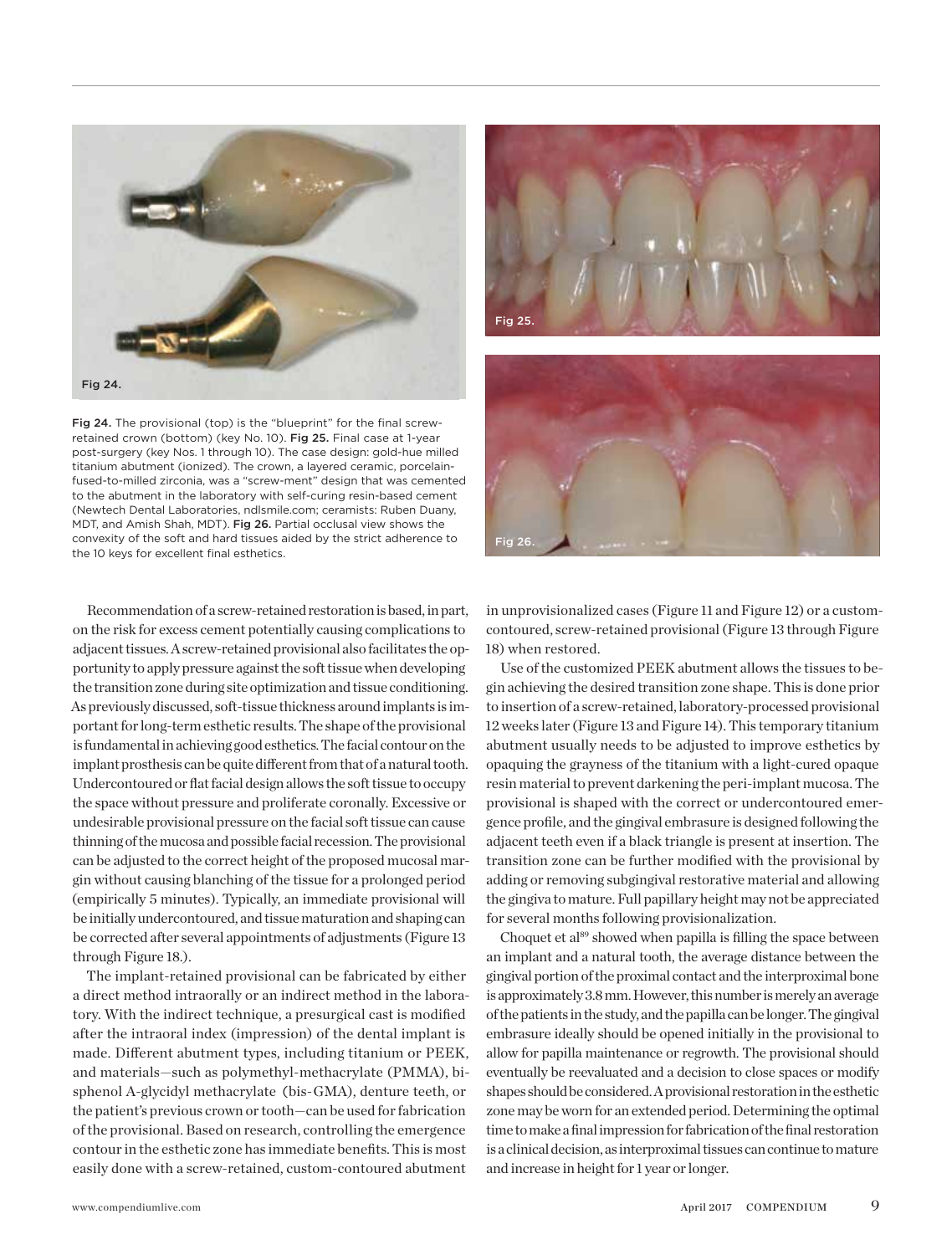## *9. Custom Impression Coping Technique*

After the implant has osseointegrated and the clinicians are satisfied with the soft-tissue architecture and transition zone that has materialized in the provisional phase, the position of the implant and transition zone is communicated to the laboratory technician (Figure 19 through Figure 23). Once the provisional is removed, the tissue noticeably collapses immediately due to the circular periimplant connective tissue fibers. In almost all esthetic-zone cases, a stock impression coping will not prevent the soft tissues from collapsing, nor will it hold the tissues in a proper shape. This prevents the transition zone from being duplicated accurately. Under these conditions, the laboratory technician will design the emergence profile according to his or her knowledge of the dental anatomy.

To provide the technician with an accurate representation of the transition zone and avoid having to estimate its shape, Hinds<sup>90</sup> proposed a technique to produce a custom impression coping. Patras and Martin<sup>91</sup> modified the technique by using photopolymerizing materials such as flowable composites. The provisional restoration contains the developed transition zone shape and, by default, the support for the transition zone (Figure 17 and Figure 18). A polyvinyl siloxane (PVS) material is used to copy the shape of the provisional on an implant analog (Figure 19 and Figure 20). Once the material is set, the provisional is removed from the analog and the stock impression coping (open tray or closed tray) is adapted to the analog. The space between the impression coping and the PVS (ie, the transition zone) is filled with flowable composite and light cured. The custom

impression coping is then removed from the analog and placed in the implant site intraorally. The custom impression coping now supports the surrounding tissues identically to the provisional for the final impression<sup>92</sup> (Figure 20 and Figure 21). Once the impression is removed, an analog is attached to the impression coping and a soft-tissue model is made (Figure 22 and Figure 23).

## *10. Final Restoration*

The restorative doctor and/or dental laboratory have many materials from which to choose for laboratory fabrication of the final implant restoration (Figure 24 through Figure 29). Historically, ceramic fused to metal utilizing a "cast to" abutment has shown excellent long-term results and superb esthetics. Dentistry's pursuit of even more predictable esthetics and greater manufacturing efficiencies has led to metal-free restorations and milled ceramic/ titanium abutments.

Concerns regarding zirconia abutments with titanium implant interfaces focus on long-term survival and possible complications, including fracture of zirconia at the titanium implant connection and wear of the titanium walls of the implant adjacent to the abutment. The wear can result in micromovement of the abutment connection and eventual fracture of the zirconia abutment or tattooing of the soft tissues due to fretting.<sup>93</sup> This complication can be avoided by using a titanium bonding base, which provides a titanium interface in contact with the dental implant and a retention portion for cementation of a ceramic abutment complex.



Fig 27. Final smile at 1 year. Fig 28. Final crown (palatal view) shows a screw-retained position (key No. 10). Teflon tape and composite resin were placed to occlude the screw-access hole. Fig 29. Final periapical radiograph, No. 8 at 1 year. Note favorable bone healing and emergence profile of the final restoration aided by using the 10 keys for successful esthetic-zone immediate mplants. (Periodontist: Dr. Robert A. Levine, Philadelphia, PA; Prosthodontist: Dr. Harry Randel, Philadelphia, PA.)

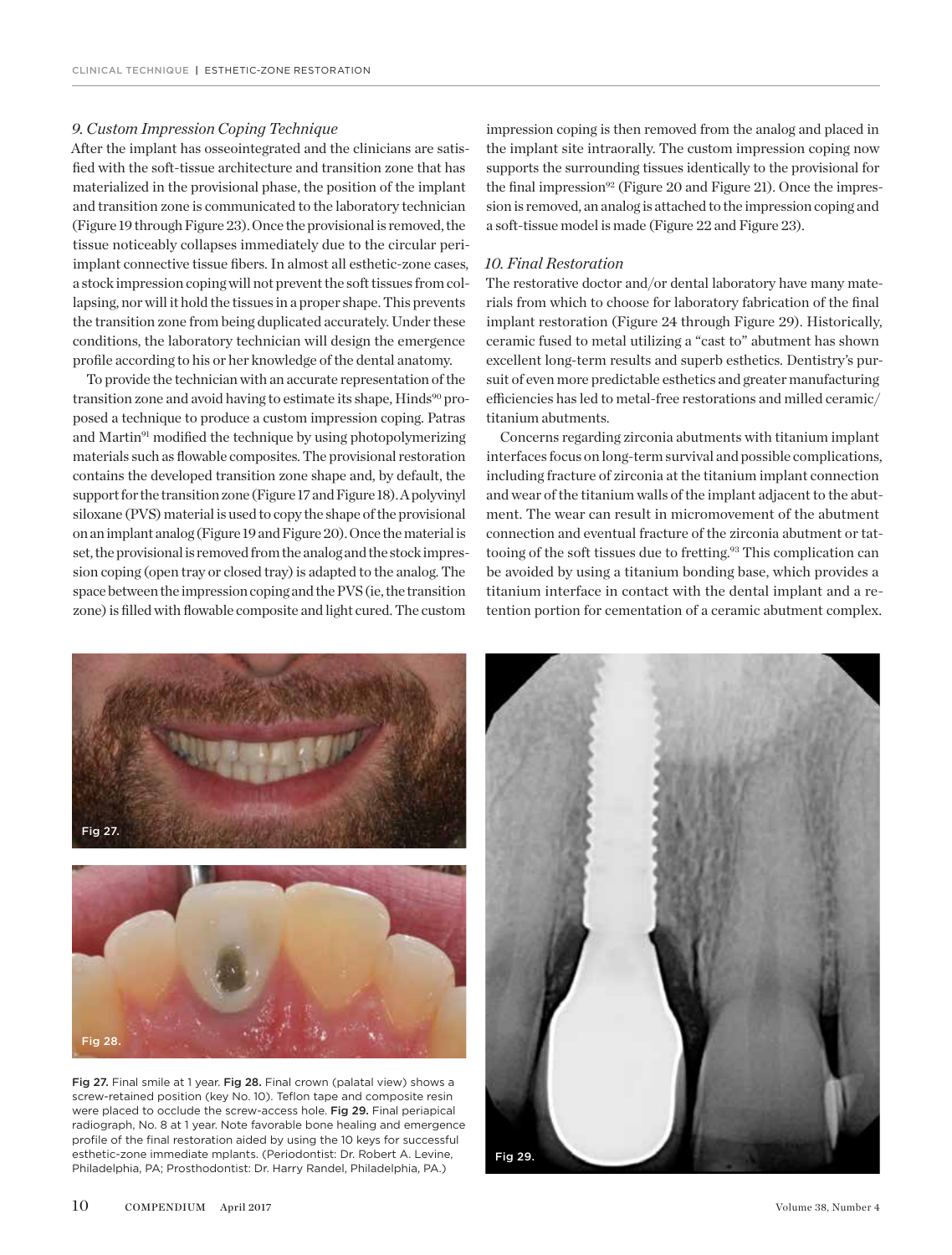This can be accomplished with the "Ti base" concept, whereby a titanium interface connection is milled in titanium (as in our case presentation) as a one-piece abutment, and the ceramic crown is cemented extraorally by the laboratory, and then screwed into place intraorally ("screw-ment" design). Alternatively, the abutment can be milled in zirconia and bonded to the Ti base. If done as a zirconia abutment, porcelain can be applied directly, thereby avoiding cementing the crown to the abutment. The firing of the porcelain would be performed before bonding to the Ti base.

When using final restorations that are cemented on custom abutments intraorally, there is no statistical difference in success for single-unit restorations. Clinicians should be aware of the risk for excess cement being left subgingivally due to the inability to detect or remove cement at tissue depths greater than 1 mm.<sup>83-88</sup> Linkevicius et al<sup>84</sup> demonstrated how difficult it can be to remove excess cement when the abutment margins are subgingival.

To avoid these clinical situations, a correct 3D custom abutment should be fabricated. The contours should follow the gingival margins equal to or no more than 1 mm subgingival. Also, when cementing is necessary, the amount of excess cement must be controlled.<sup>85-88</sup> Resin and other radiolucent cements should be avoided because excess cement cannot be detected radiographically and because of the bacteriophyllic properties of the material. In addition, removing resin cement can be difficult due to the formation of a thin layer subgingivally along the abutment interface. Radiopaque cements, such as those containing zinc, are recommended for their ability to be seen radiographically and their bacteriostatic properties.<sup>86,88</sup>

## **Conclusions**

The 10 keys for esthetic-zone success for single immediate implants are intended to be a guide for clinicians and aid them in the treatment planning and execution of these types of cases. Each key can be critical in achieving the final, predictable long-term esthetic outcome. Treatment in the esthetic zone is a complex SAC procedure for both the surgical phase (key Nos. 3 through 7) and prosthetic phase (key Nos. 8 through 10); therefore, the team approach should be considered when treatment planning in the esthetic zone.

Keys that have emerged in the past few years for immediate placement of implants at the time of extraction include: treatment planning, including facial buccal bone assessment and recognition and management based on the sagittal position of the tooth to be extracted using CBCT analysis; palatal placement of the implant leaving a 2-mm to 3-mm gap between the facial surface of the implant and the buccal plate; use of smaller-diameter implants to leave a larger buccal gap; placement of a mineralized bone graft in the buccal gap; placement of SCTG with a small envelope or tunneling incision facial to the buccal plate to compensate for anticipated buccal remodeling (this is particularly important for patients with thin- or medium-thickness gingival phenotype); and immediate contour preservation with either a custom provisional restoration or a custom healing abutment.

More traditional keys include: dedication to a team approach with open communication and each member having expertise in his or her own therapeutic area and knowledge of other aspects of treatment; optimization of the subgingival contours with accurate provisional restorations; accurate transfer of contours to the dental laboratory using a customized impression coping; and selection of final restorative materials and techniques recognizing possible limitations and complications of implant–abutment interfaces, cementation issues, and biologic parameters.

Short- and medium-term studies now show equivalent results between immediate placement and provisionalization compared with delayed placement with conventional healing when the 10 keys are followed.7-19,38,94 Long-term studies are needed that compare the procedures for optimal timing of implant placement in the esthetic zone, because contour changes of the soft and hard tissues may continue for many years post-implant placement.<sup>38,61</sup>

#### ABOUT THE AUTHORS

#### *Robert A. Levine, DDS*

*Clinical Professor in Periodontology and Implantology, Kornberg School of Dentistry, Temple University, Philadelphia, Pennsylvania; Diplomate, American Board of Periodontology; Fellow, International Team for Implantology; Private Practice in Dental Implants and Periodontics, Philadelphia, Pennsylvania* 

#### *Jeffrey Ganeles, DMD*

*Adjunct Associate Professor, Nova Southeastern University College of Dental Medicine, Ft. Lauderdale, Florida; Diplomate, American Board of Periodontology; Fellow, International Team for Implantology; Fellow, Academy of Osseointegration; Private Practice in Dental Implants and Periodontics, Boca Raton, Florida*

#### *Luiz Gonzaga, DDS, MS*

*Center for Implant Dentistry, University of Florida, Gainesville, Florida; Fellow, International Team for Implantology*

#### *Joseph K. Kan, DDS, MS*

*Professor and Private Practice, Prosthodontics and Implant Dentistry, Loma Linda University School of Dentistry, Loma Linda, California*

#### *Harry Randel, DMD*

*Private Practice in Prosthodontics and Implant Dentistry, Philadelphia, Pennsylvania; Fellow, International Team for Implantology*

#### *Chris D. Evans, BDSc, MDSc, MRACDS*

*Private Practice in Prosthodontics and Implant Dentistry, Brighton, Australia; Fellow, International Team for Implantology*

#### *Stephen T. Chen, BDS, MDSc, PhD, FRACDS*

*Clinical Associate Professor, University of Melbourne, Melbourne, Australia; Fellow, International Team for Implantology, Private Practice in Dental Implants and Periodontics, Melbourne, Australia*

#### REFERENCES

1. Dawson A, Chen S. *The SAC Classification in Implant Dentistry*. Berlin: Quintessence Publishing; 2009.

2. Morton D, Ganeles J. *ITI Treatment Guide. Vol 2. Loading Protocols in Implant Dentistry - Partially Dentate Patients*. Berlin: Quintessence Publishing; 2007.

3. Chen ST, Buser D. Esthetic outcomes following immediate and early implant placement in the anterior maxilla—a systematic review. *Int J Oral Maxillofac Implants*. 2014;29(suppl):186-215.

4. Levine RA, Huynh-Ba, Cochran DL. Soft tissue augmentation procedures for mucogingival defects in esthetic sites. *Int J Oral Maxillofac Implants*. 2014;29(suppl):155-185.

5. Morton D, Chen ST, Martin WC, et al. Consensus statements and recommended clinical procedures regarding optimizing esthetic outcomes in implant dentistry. *Int J Oral Maxillofac Implants*.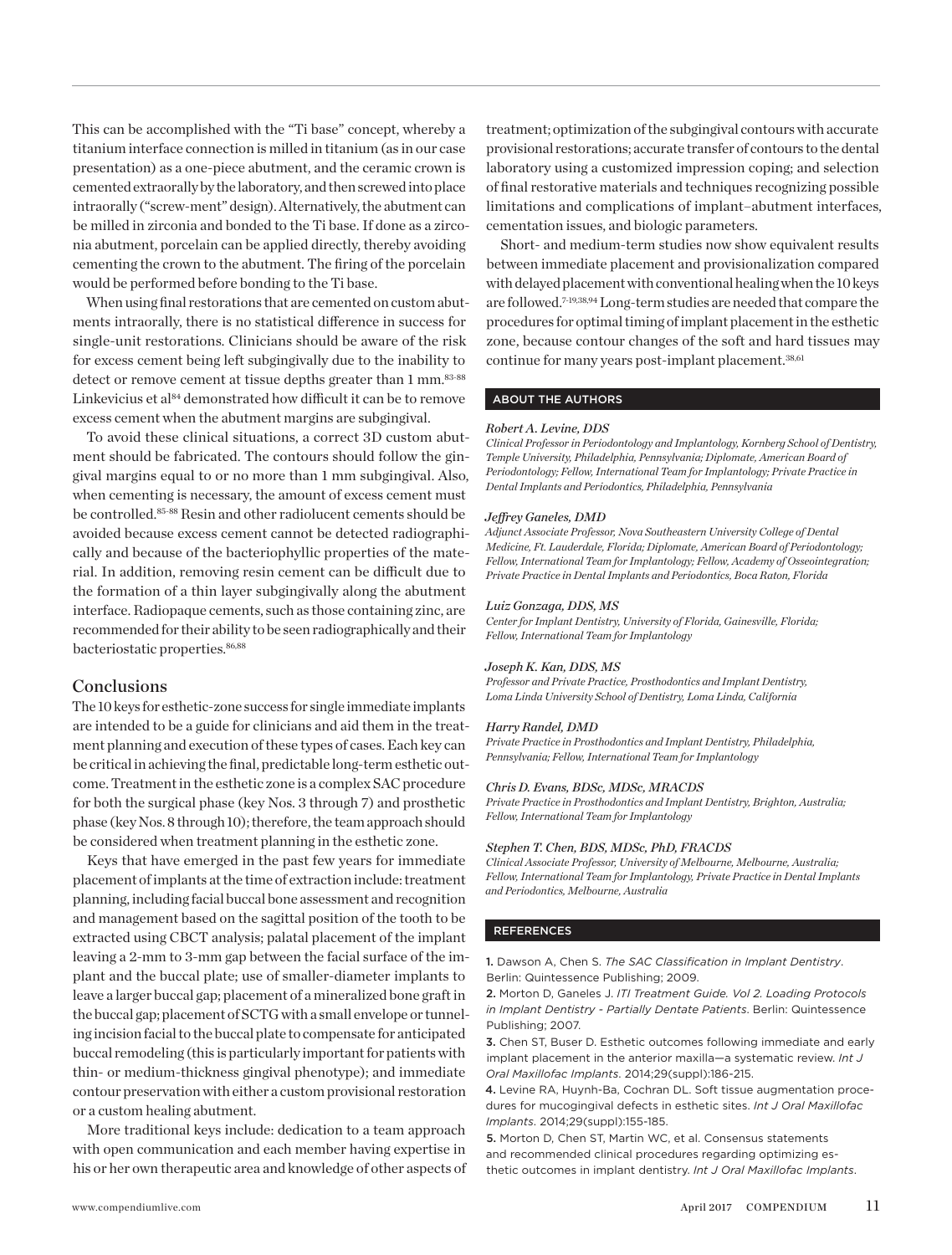#### 2014;29(suppl):216-220.

6. Chen ST, Beagle J, Jensen SS, et al. Consensus statements and recommended clinical procedures regarding surgical techniques. *Int J Oral Maxillofac Implants*. 2009;24(suppl):272-278.

7. Tarnow DP, Chu SJ, Salama MA, et al. Flapless postextraction socket implant placement in the esthetic zone: part 1. The effect of bone grafting and/or provisional restoration on the facial-palatal ridge dimensional change—a retrospective cohort study. *Int J Periodontics Restorative Dent*. 2014;34(3):323-331.

8. Yoshino S, Kan JY, Rungcharassaeng K, et al. Effects of connective tissue grafting on the facial gingival level following single immediate implant placement and provisionalization in the esthetic zone: a 1-year randomized controlled prospective study. *Int J Oral Maxillofac Implants*. 2014;29(2):432-440.

9. Lee EA, Gonzalez-Martin O, Fiorellini J. Lingualized flapless implant placement into fresh extraction sockets preserves buccal alveolar bone: a cone beam computed tomography study. *Int J Periodontics Restorative Dent*. 2014;34(1):61-68.

10. Morimoto T, Tsukiyama Y, Morimoto K, Koyano K. Facial bone alterations on maxillary anterior single implants for immediate placement and provisionalization following tooth extraction: a superimposed cone beam computed tomography study. *Clin Oral Implants Res*. 2015;26(12):1383-1389.

11. Chu SJ, Salama MA, Garber DA, et al. Flapless postextraction socket implant placement, Part 2: The effects of bone grafting and provisional restoration on peri-implant soft tissue height and thickness—a retrospective study. *Int J Periodontics Restorative Dent*. 2015;35(6):803-809.

12. Cardaropoli D, Tamagnone L, Roffredo A, Gaveglio L. Soft tissue contour changes at immediate postextraction single-tooth implants with immediate restoration: a 12-month prospective cohort study. *Int J Periodontics Restorative Dent*. 2015;35(2):191-198.

13. Aguilar-Salvatierra A, Calvo-Guirado JL, Gonzalez-Jaranay M, et al. Peri-implant evaluation of immediately loaded implants placed in esthetic zone in patients with diabetes mellitus type 2: a two-year study. *Clin Oral Implants Res*. 2016;27(2):156-161.

14. Cooper LF, Reside GL, Raes F, et al. Immediate provisionalization of dental implants placed in healed alveolar ridges and extraction sockets: a 5-year prospective evaluation. *Int J Oral Maxillofac Implants*. 2014;29(3):709-717.

15. Ross SB, Pette GA, Parker WB, Hardigan P. Gingival margin changes in maxillary anterior sites after single immediate implant placement and provisionalization: a 5-year retrospective study of 47 patients. *Int J Oral Maxillofac Implants*. 2014;29(1):127-134.

16. Saito H, Chu SJ, Reynolds MA, Tarnow DP. Provisional restorations used in immediate implant placement provide a platform to promote peri-implant soft tissue healing: a pilot study. *Int J Periodontics Restorative Dent*. 2016;36(1):47-52.

17. Barone A, Titi P, Quarata A, et al. The clinical outcomes of immediate versus delayed restoration procedures on immediate implants: a comparative cohort study for single-tooth replacement. *Clin Implant Dent Relat Res*. 2015;17(6):1114-1126.

18. Barone A, Marconcini S, Giammarinaro E, et al. Clinical outcomes of implants placed in extraction sockets and immediately restored: a 7-year single-cohort prospective study. *Clin Impl Dent Relat Res*. 2016;18(6):1103-1112.

19. Rosa AC, da Rosa JC, Dias Pereira LA, et al. Guidelines for selecting the implant diameter during immediate implant placement of a fresh extraction socket: a case series. *Int J Periodontics Restorative Dent*. 2016;36(3):401-407.

20. Belser UC, Schmid B, Higginbottom F, Buser D. Outcome analysis of implant restorations located in the anterior maxilla: A review of the recent literature. *Int J Oral Maxillofac Implants*. 2004;19(suppl):30-42. 21. Morton D, Martin WC, Ruskin JD. Single-stage Straumann dental implants in the aesthetic zone: considerations and treatment procedures. *J Oral Maxillofac Surg*. 2004;62(9 suppl 2):57-66.

22. Kois JC. Predictable single tooth peri-implant esthetics: five diagnostic keys. *Compend Contin Educ Dent*. 2001;22(3):199-206. 23. Levine RA, Katz D. Developing a team approach to complex aesthetics: treatment considerations. *Prac Proced Aesthet Dent*. 2003;15(4):301-306.

24. Funato A, Salama MA, Ishikawa T, et al. Timing, positioning, and sequential staging in esthetic implant therapy: a four-dimensional perspective. *Int J Periodontics Restorative Dent*. 2007;27(4):313-323. 25. Bornstein MM, Balsiger R. Sendi P, von Arx T. Morphology of the nasopalatine canal and dental implant surgery: a radiographic analysis of 100 consecutive patients using limited cone-beam computed tomography. *Clin Oral Implants Res*. 2011;22(3):295-301.

26. Scarfe W, Vaughn WS, Farman AG, et al. Comparison of restoratively projected and surgically acceptable virtual implant position for mandibular overdentures. *Int J Oral Maxillofac Implants*. 2012;27(1):111-118.

27. Daftary F, Mahallati R, Bahat O, Sullivan RM. Lifelong craniofacial growth and the implications for osseointegrated implants. *Int J Oral Maxillofac Implants*. 2012;28(1):163-169.

28. Levine R, Martin W. Esthetic risk assessment in implant dentistry. *Inside Dent*. 2012;8(8):66-71.

29. Martin W, Morton C, Buser D. Preoperative analysis and prosthetic treatment planning in esthetic implant dentistry. In: Buser D, Belser U, Wismeijer D, eds. *ITI Treatment Guide. Vol 1. Implant Therapy in the Esthetic Zone - Single-Tooth Replacements*. New Malden, Surrey, UK: Quintessenz Verlag; 2007;1:9-24.

30. Levine RA, Nack G. Team treatment planning for the replacement of esthetic zone teeth with dental implants. *Compend Contin Educ Dent*. 2011;32(4):44-50.

31. Chen S, Buser D. Advantages and disadvantages of treatment options for implant placement in post-extraction sockets. In: Buser D, Wismeijer D, Belser U, eds. *ITI Treatment Guide. Vol. 3. Implant Placement in Post-Extraction Sites: Treatment Options*. Berlin: Quintessenz Verlag: 2008:29-42.

32. Salama H, Salama M. The role of orthodontic extrusion remodeling in the enhancement of soft and hard tissue profiles prior to implant placement: a systematic approach to the management of extraction site defects. *Int J Periodontics Restorative Dent*. 1993;13(4):312-333. 33. Buser D, Martin W, Belser UC. Optimizing esthetics for implant restorations in the anterior maxilla: anatomic and surgical considerations.

*Int J Oral Maxillofac Implants*. 2004;19(suppl):43-61.

34. Huynh-Ba G, Pjetursson BE, Sanz M, et al. Analysis of the socket bone wall dimensions in the upper maxilla in relation to immediate implant placement. *Clin Oral Implants Res*. 2010;21(1):37-42.

35. Spray JR, Black CG, Morris HF, Ochi S. The influence of bone thickness on facial marginal bone response: stage 1 placement through stage 2 uncovering. *Ann Periodontol*. 2000;5(1):119-128.

36. Kan JY, Roe P, Rungcharassaeng K, et al. Classification of sagittal root position in relation to the anterior maxillary osseous housing for immediate implant placement: a cone beam computed tomography study. *Int J Oral Maxillofac Implants*. 2011;26(4):873-876.

37. Buser D, Wittneben J, Bornstein MM, et al. Stability of contour augmentation and esthetic outcomes of implant-supported single crowns in the esthetic zone: 3-year results of a prospective study with early implant placement postextraction. *J Periodontol*. 2011;82(3):342-349. 38. Buser D. Chappuis V. Belser UC, Chen S. Implant placement postextraction in esthetic single tooth sites: when immediate, when early, when late? *Periodontol 2000*. 2017;73(1):84-102.

39. Elian N. Cho SC, Froum S, et al. A simplified socket classification and repair technique. *Pract Proced Aesthet Dent*. 2007;19(2):99-104. 40. Chu SJ, Sarnachiaro GO, Hochman MN, Tarnow DP.

Subclassification and clinical management of extraction sockets with labial dentoalveolar dehiscence defects. *Compend Contin Educ Dent*. 2015;36(7):516-522.

41. Chen ST, Wilson TG Jr, Hammerle CH. Immediate or early placement of implants following tooth extraction: review of biologic basis,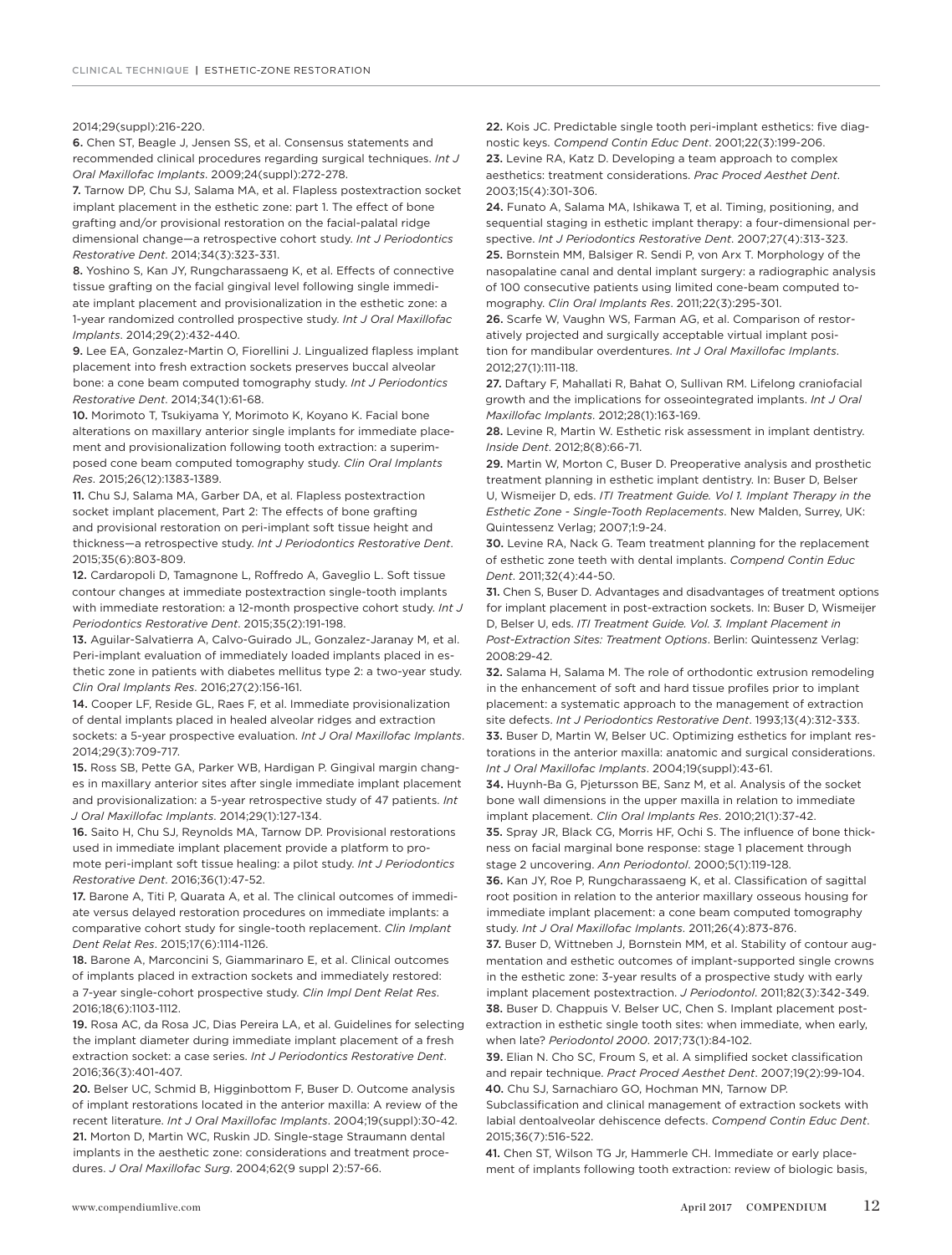clinical procedures, and outcomes. *Int J Oral Maxillofac Implants*.2004; 19 suppl:12-25.

42. Hämmerle CH, Chen ST, Wilson TG Jr. Consensus statements and recommended clinical procedures regarding the placement of implants in extraction sockets. *Int J Oral Maxillofac Implants*. 2004;19 suppl:26-28.

43. Levine RA. Surgical and prosthetic treatment of a failed maxillary central incisor. *Inside Dent*. 2016;12(6):64-70.

44. Ganeles J, Wismeijer D. Early and immediately restored and loaded dental implants for single-tooth and partial-arch applications. *Int J Oral Maxillofac Implants*. 2004;19(suppl):92-102.

45. Chen ST, Darby IB, Reynolds EC. A prospective clinical study of non-submerged immediate implants: clinical outcomes and esthetic results. *Clin Oral Implants Res*. 2007;18(5):552-562.

46. Evans CD, Chen ST. Esthetic outcomes of immediate implant placements. *Clin Oral Implants Res*. 2008;19(1):73-80.

47. Advanced surface and material enable Straumann's bone level implants to overcome placement challenges. *Compend Contin Educ Dent*. 2015;36(8):628.

48. Kan JY, Roe P, Rungcharassaeng K. Effects of implant morphology on rotational stability during immediate implant placement in the esthetic zone. *Int J Oral Maxillofac Implants*. 2015;30(3):667-670.

49. Al-Nawas B, Brägger U, Meijer HJ, et al. A double-blind randomized controlled trial (RCT) of titanium-13 zirconium versus titanium grade IV small-diameter bone level implants in edentulous mandibles results from a 1-year observation period. *Clin Implant Dent Relat Res*. 2012;14(6):896-904.

50. Levine RA, Gallucci GO. Implantology: an evolving dental discipline. *Compend Contin Educ Dent*. 2011;32(7):70-71.

51. Araújo MG, Linder E, Lindhe J. Bio-Oss collagen in the buccal gap at immediate implants: a 6-month study in the dog. *Clin Oral Implants Res*. 2011:22(1):1-8.

52. Covani U, Cornelini R, Calvo JL, et al. Bone remodeling around implants placed in fresh extraction sockets. *Int J Periodontics Restorative Dent*. 2010;30(6):601-607.

53. Araújo MG, Sukekava F, Wennström JL, Lindhe J. Tissue modeling following implant placement in fresh extraction sockets. *Clin Oral Implants Res*. 2006;17(6):615-624.

54. Sanz M, Cecchinato D, Ferrus J, et al. A prospective, randomizedcontrolled clinical trial to evaluate bone preservation using implants with different geometry placed into extraction sockets in the maxilla. *Clin Oral Implants Res*. 2010;21(1):13-21.

55. Sanz M, Lindhe J, Alcaraz J, et al. The effect of placing a bone replacement graft in the gap at immediately placed implants: a randomized clinical trial [published online ahead of print June 7, 2016]. *Clin Oral Implants Res*. doi:10.1111/clr.12896.

56. Abdelhamid A, Omran M, Bakhshalian N, et al. An open randomized controlled clinical trial to evaluate ridge preservation and repair using SocketKAP™ and SocketKAGE™: part 2 – three-dimensional alveolar bone volumetric analysis of CBCT imaging. *Clin Oral Implants Res*. 2016;27(6):631-639.

57. Kan JY, Rungcharassaeng K, Sclar A, Lozada JL. Effects of the facial osseous defect morphology on gingival dynamics after immediate tooth replacement and guided bone regeneration: 1-year results. *J Oral Maxillofac Surg*. 2007;657(suppl 1):13-19.

58. Januario AL, Duarte WR, Barriviera M, et al. Dimension of the facial bone wall in the anterior maxilla: a cone-beam computed tomography study. *Clin Oral Implants Res*. 2011;22(10):1168-1171.

59. Miyamoto Y, Obama T. Dental cone beam computed tomography analyses of postoperative labial bone thickness in maxillary anterior implants: comparing immediate and delayed implant placement. *Int J Periodontics Restorative Dent*. 2011;31(3):215-225.

60. Braut V, Bornstein M, Belser U, Buser D. Thickness of the anterior maxillary facial bone wall—a retrospective radiographic study using cone beam computed tomography. *Int J Periodontics Restorative Dent*. 2011;31(2):125-131.

61. Kan JY, Rungcharassaeng K, Lozada JL, Zimmerman G. Facial gingival tissue stability following immediate placement and provisionalization of maxillary anterior single implants: a 2- to 8-year follow-up. *Int J Oral Maxillofac Implants*. 2011;26(1):179-187.

62. Kan JY, Rungcharassaeng K, Lozada J. Immediate placement and provisionalization of maxillary anterior single implants: 1-year prospective study. *Int J Oral Maxillofac Implants*. 2003;18(1):31-39.

63. De Rouck T, Collys K, Cosyn J. Immediate single-tooth implants in the anterior maxilla: a 1-year case cohort study on hard and soft tissue response. *J Clin Periodontol*. 2008;35(7):649-657.

64. Cosyn J, De Bruyn H, Cleymaet R. Soft tissue preservation and pink aesthetics around single immediate implant restorations: a 1-year prospective study. *Clin Implant Dent Relat Res*. 2013;15(6):847-857. 65. Kan JY, Rungcharassaeng K, Morimoto T, Lozada J. Facial gingival stability after connective tissue graft with single immediate tooth replacement in the esthetic zone: consecutive case reports. *J Oral Maxillofac Surg*. 2009;67(11 suppl):40-48.

66. Fenner N, Hämmerle CH, Sailer I, Jung RE. Long-term clinical, technical, and esthetic outcomes of all-ceramic vs. titanium abutments on implant supporting single-tooth reconstructions after at least 5 years. *Clin Oral Implants Res*. 2016;27(6):716-723.

67. Linkevicius T, Apse P, Grybauskas S, Puisys A. The influence of soft tissue thickness on crestal bone changes around dental implants: a 1-year prospective controlled clinical trial. *Int J Oral Maxillofac Implants*. 2009;24(4):712-719.

68. Berglundh T, Abrahamsson I, Welander M, et al. Morphogenesis of the peri-implant mucosa: an experimental study in dogs. *Clin Oral Implants Res*. 2007;18(1):1-8.

69. Linkevicius T, Puisys A, Steigmann M, et al. Influence of vertical soft tissue thickness on crestal bone changes around implants with platform switching: a comparative clinical study. *Clin Implant Dent Relat Res*. 2015;17(6):1228-1236.

70. Puisys A, Vindasiute E, Linkevciene L, Linkevicius T. The use of acellular dermal matrix membrane for vertical soft tissue augmentation during submerged implant placement: a case series. *Clin Oral Implants Res*. 2015;26(4):465-470.

71. Redemagni M, Cremonesi S, Garlini G, Maiorna C. Soft tissue stability with immediate implants and concave abutments. *Eur J Esthet Dent*. 2009;4(4):328-337.

72. Chung S, Rungcharassaeng K, Kan JY, et al. Immediate single tooth replacement with subepithelial connective tissue graft using platform switching implants: a case series. *J Oral Implantol*. 2011;37(5):559-569. 73. Tsuda H, Rungcharassaeng K, Kan JY, et al. Peri-implant tissue response following connective tissue and bone grafting in conjunction

with immediate single-tooth replacement in the esthetic zone: a case series. *Int J Oral Maxillofac Implants*. 2011;26(2):427-436.

74. Rungcharassaeng K, Kan JY, Yoshino S, et al. Immediate implant placement and provisionalization with and without a connective tissue graft: an analysis of facial gingival tissue thickness. *Int J Periodontics Restorative Dent*. 2012;32(6):657-663.

75. Grunder U. Crestal ridge width changes when placing implants at the time of tooth extraction with and without soft tissue augmentation after a healing period of 6 months: report of 24 consecutive cases. *Int J Periodontics Restorative Dent*. 2011;31(1):9-17.

76. Jung RE, Sailer I, Hämmerle CH, et al. In vitro color changes of soft tissues caused by restorative materials. *Int J Periodontics Restorative Dent*. 2007;27(3):251-257.

77. Cosyn J, De Bruyn H, Cleymaet R. Soft tissue preservation and pink aesthetics around single immediate implant restorations: a 1-year prospective study. *Clin Implant Dent Relat Res*. 2013;15(6):847-857. 78. Henry PJ, Laney WR, Jemt T, et al. Osseointegrated implants for

single-tooth replacement: a prospective 5-year multicenter study. *Int J Oral Maxillofac Implants*. 1996:11(4):450-455.

79. Binon PP, McHugh MJ. The effect of eliminating implant/abutment rotational misfit on screw joint stability. *Int J Prosthodont*. 1996;9(6):511-519.